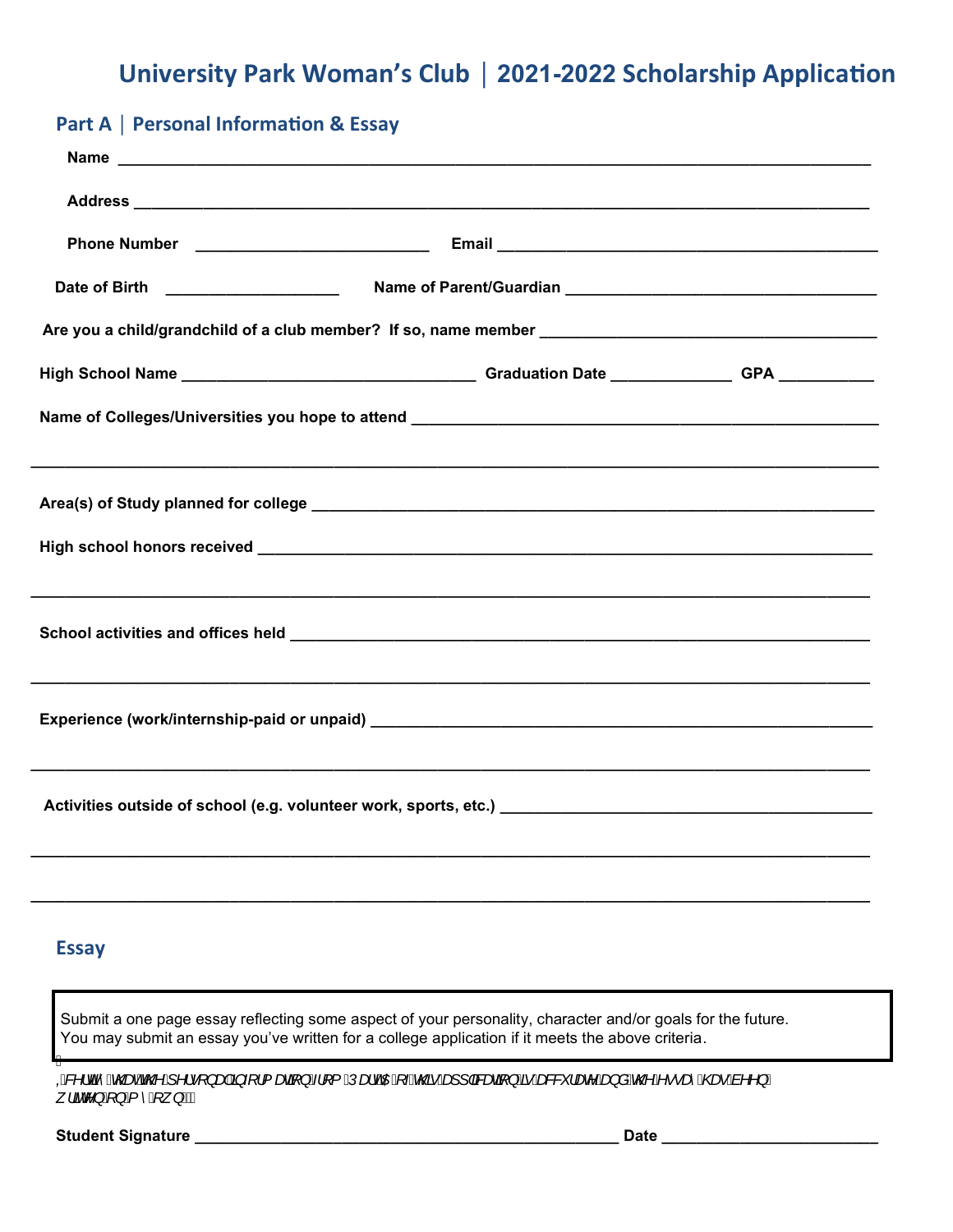#### Part B │ Teacher/Supervisor Recommendation Form

Name of Applicant \_\_\_\_\_\_\_\_\_\_\_\_\_\_\_\_\_\_\_\_\_\_\_\_\_\_\_\_\_\_\_\_\_\_\_\_\_\_\_\_\_\_\_\_\_\_\_\_\_\_\_\_\_\_\_\_\_\_\_\_\_\_\_\_\_\_\_\_\_\_\_\_\_\_

#### Information for the teacher/supervisor

The student whose name appears above is applying for either the Doris McPhee Scholarship or the University Park Woman's Club Scholarship. Both scholarships require a minimum cumulative GPA of 3.0.

Your appraisal of the applicant's academic performance, strengths, weaknesses, intellectual promise, and personal qualities will be seriously considered in awarding the scholarship.

Please use the space below or attach a separate letter to include any major hurdle(s) or extraordinary circumstances that the student has faced for the committee to consider in evaluating this student for a scholarship. Thank you.

| <b>Letter of Recommendation</b> |  |  |
|---------------------------------|--|--|
|                                 |  |  |
|                                 |  |  |
|                                 |  |  |
|                                 |  |  |
|                                 |  |  |
|                                 |  |  |
|                                 |  |  |
|                                 |  |  |
|                                 |  |  |
|                                 |  |  |
|                                 |  |  |
|                                 |  |  |
|                                 |  |  |
|                                 |  |  |

Return by mail to University Park Woman's Club at P.O. Box 222, Riverdale, MD 20738-0222 or by email to UPWCscholarships@gmail.com.